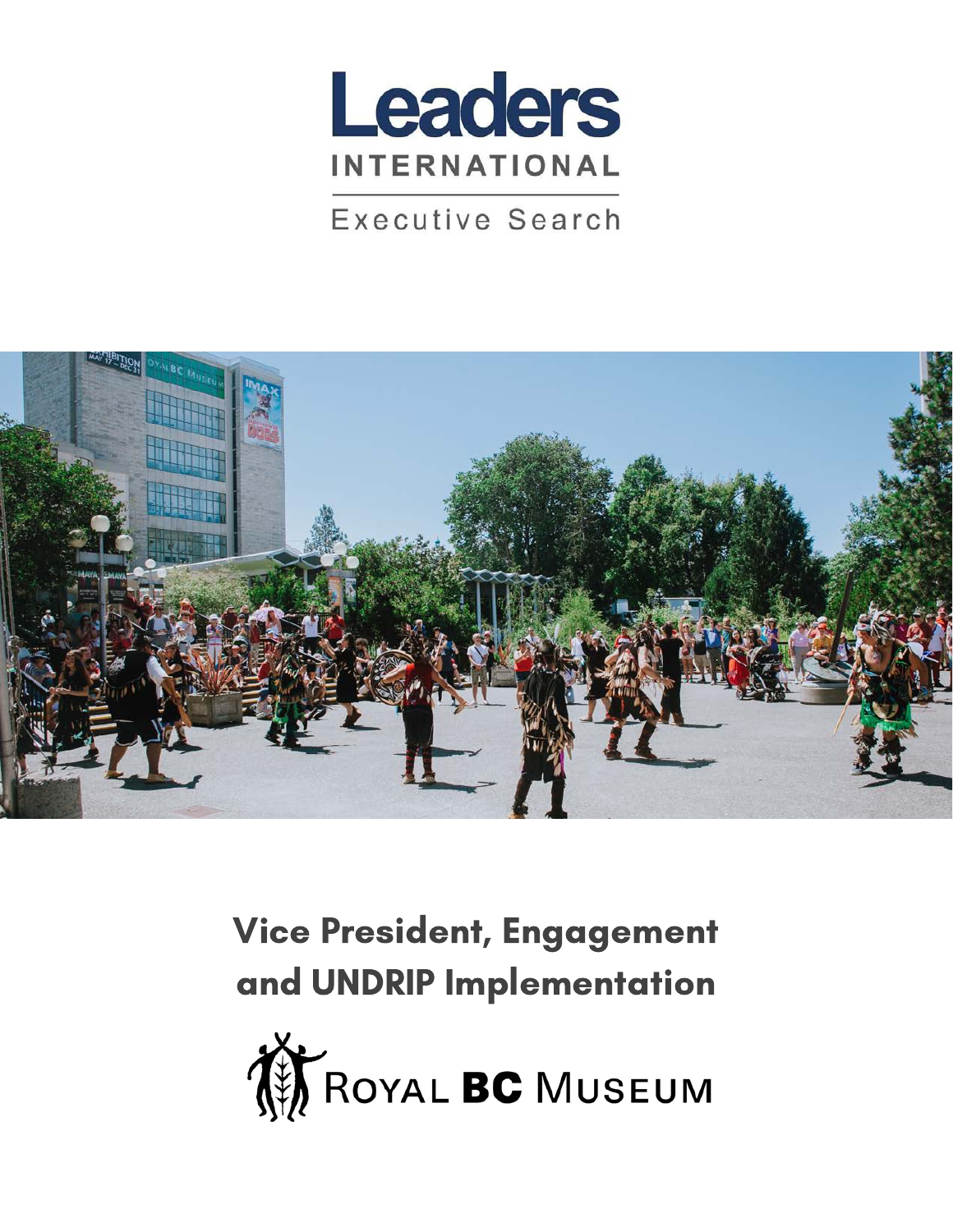

## The Organization

Situated in the traditional territories of the Lekwungen (Songhees and Xwsepsum Nations), the Royal BC Museum, including the museum and BC Archives (the Museum), holds a special place in the hearts and minds of British Columbians, Canadians, and international visitors alike. Royal BC Museum's collections, research and presentations enable visitors to take in the stories of British Columbia in ways that enlighten, stimulate, and inspire. By exploring British Columbia's complex social and environmental histories and geographies, Royal BC Museum advances new knowledge and understanding of the province and provides a dynamic forum for discussion and reflection.

With a mandate to both protect and share its current and growing collections of British Columbia's natural and human history, the organization is committed to acting on the Truth and Reconciliation Commission (TRC) Calls to Action, the United Nations Declaration on the Rights of Indigenous Peoples (UNDRIP) and British Columbia's corresponding legislation, the Declaration on the Rights of Indigenous Peoples Act (DRIPA). Furthermore, the Royal BC Museum continues to work towards decolonizing its policies and is committed to repatriating Indigenous belongings through its province-wide partnerships and strong relationships with Indigenous communities.

The museum cares for over 7 million objects and specimens, 28 kilometres of government and private records, substantial photographic, audio and video collections; artworks; and an extensive library of publications. Through research and learning, they strive to broaden understanding about the province of British Columbia and inspire curiosity and wonder. They are passionate about sharing British Columbia's story with the millions of visitors who walk through its doors, interact with the collections, participate in research and explore its websites each year.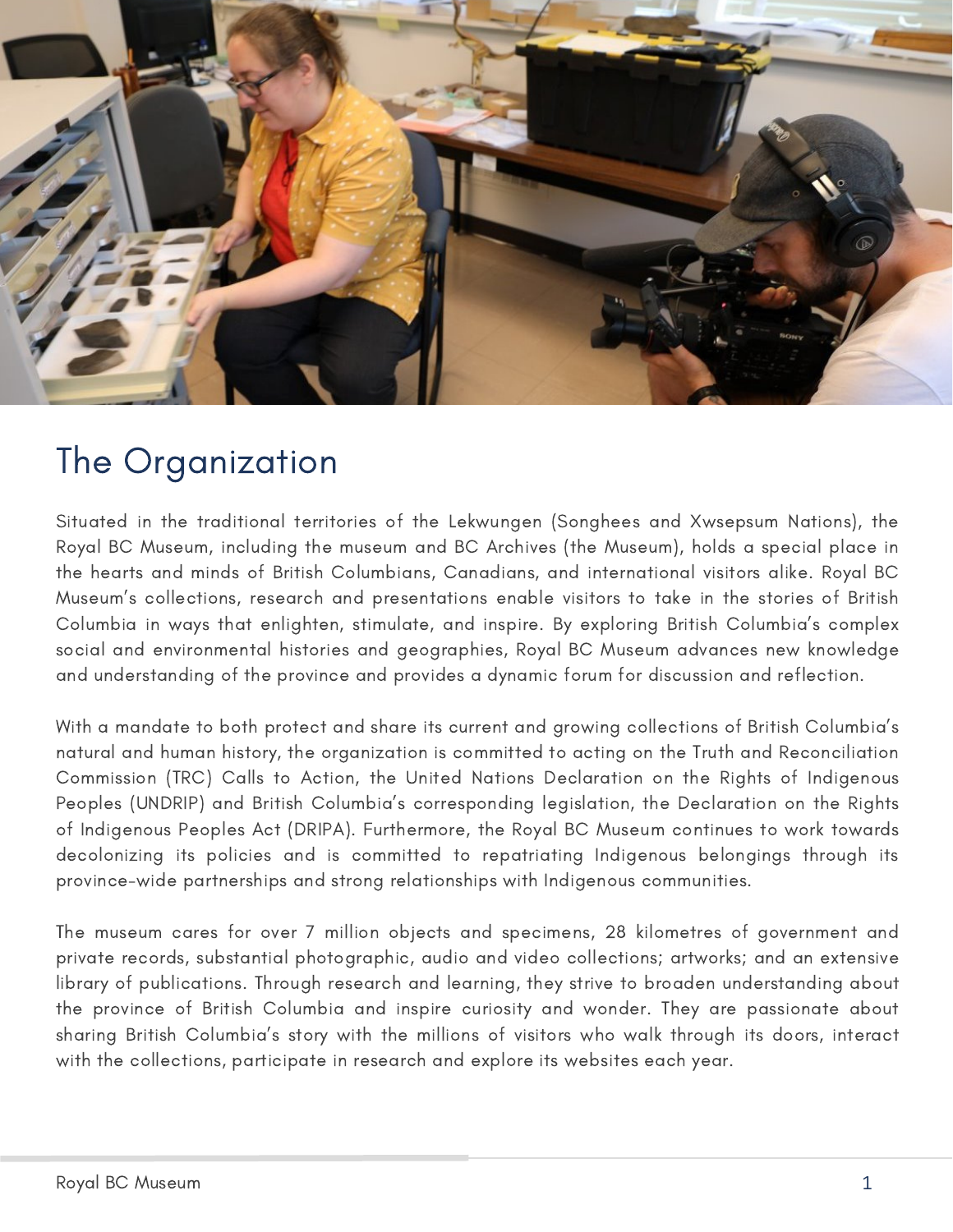

# The Organization (con't)

The museum is comprised of four divisions (Corporate Finance Office, Museum and Archives Operations, Collections and Research, and Engagement and UNDRIP Implementation). Within each division are several scientific and program departments and service areas. The museum has 144 fulltime employees and 200+ volunteers that work year-round to welcome researchers, students, and visitors from around the world, networking with museums across BC, Canada and internationally.

As a Crown Corporation, the Royal BC Museum is accountable to the Minister of Tourism, Arts, Culture, and Sport and regularly engages with the Royal BC Museum community, a broad range of Partners, Clients and Stakeholders, including:

- Federal, provincial, and local governments
- Local, regional, and international businesses
- BC tourism groups and services
- First Nations, Métis and Inuit communities and peoples in BC
- Cultural communities or other traditional and self-selected communities in BC
- Local, national, and international museums and archives
- Research and academic communities
- Donors, sponsors, and strategic partners
- Employees, volunteers, and Board members
- The Friends of the BC Archives, and
- Citizens of BC and Canada, families and children, students and visitors from all over the world

Learn more about the Royal BC Museum and Archives at:<https://royalbcmuseum.bc.ca/>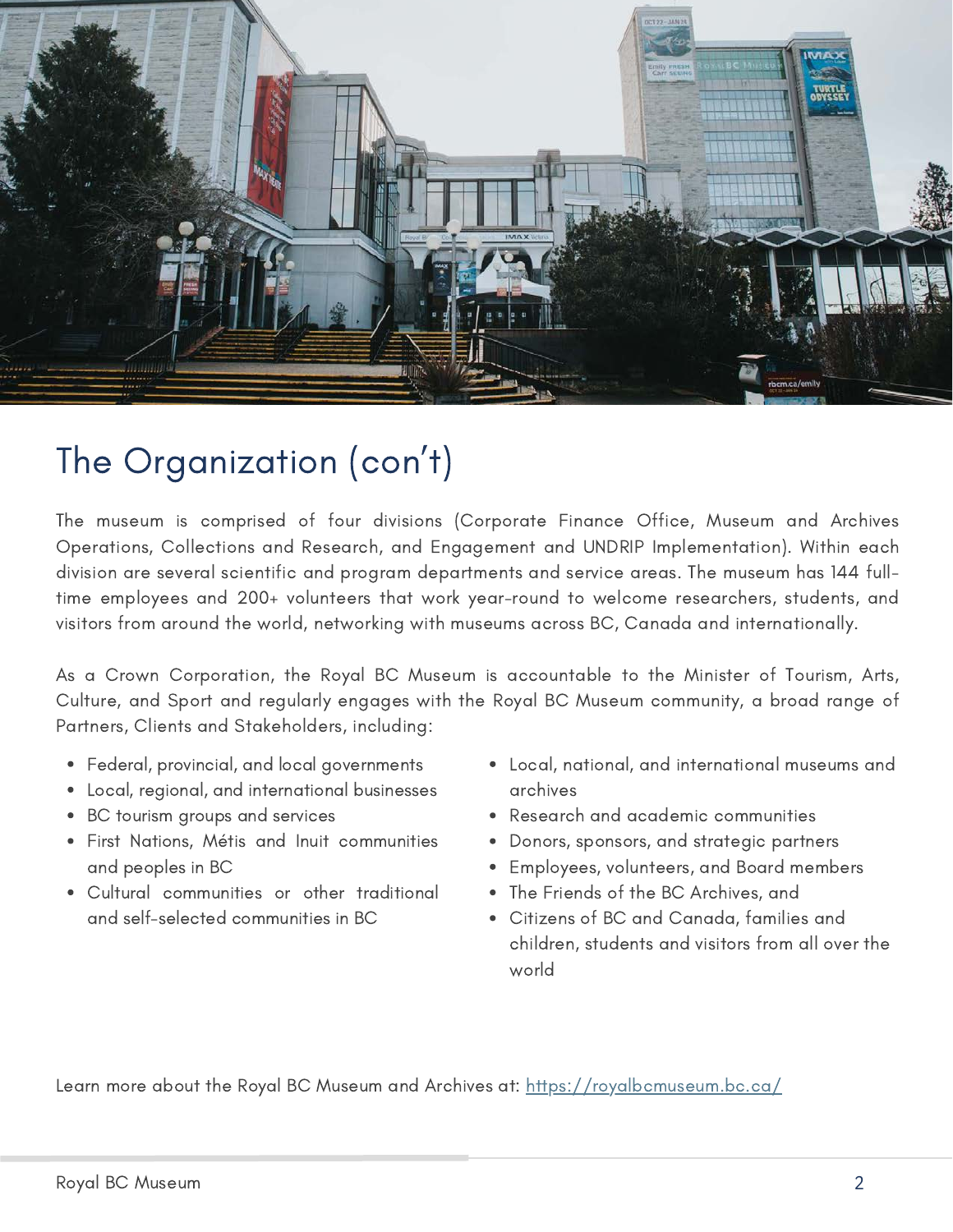

## The Opportunity

With an unprecedented opportunity to work with a renowned institution, the Royal BC Museum is seeking a progressive and experienced leader to assume the inaugural role of Vice President (VP), Engagement and UNDRIP Implementation. This person will be an executive member of the Royal BC Museum's leadership team and will be counted on to hold the institution accountable to the United Nations Declaration on the Rights of Indigenous Peoples (UNDRIP).

The VP will create and oversee institution-wide strategy, policy, procedures, and frameworks to ensure the museum and archives meets their obligations under the United Nations Declaration on the Rights of Indigenous Peoples (UNDRIP), Declaration on the Rights of Indigenous Peoples Act (DRIPA) and the Truth and Reconciliation Commission (TRC) Calls to Action.

In addition to helping establish a framework and vision for UNDRIP implementation at the museum and what UNDRIP compliance looks like, the new VP, Engagement and UNDRIP Implementation will work to create meaningful and reciprocal relationships inside and outside of the museum. This will include:

- Establishing meaningful relationships and partnerships with First Nations and Métis nations and governments; and
- Building a sense of belonging and inclusion within the museum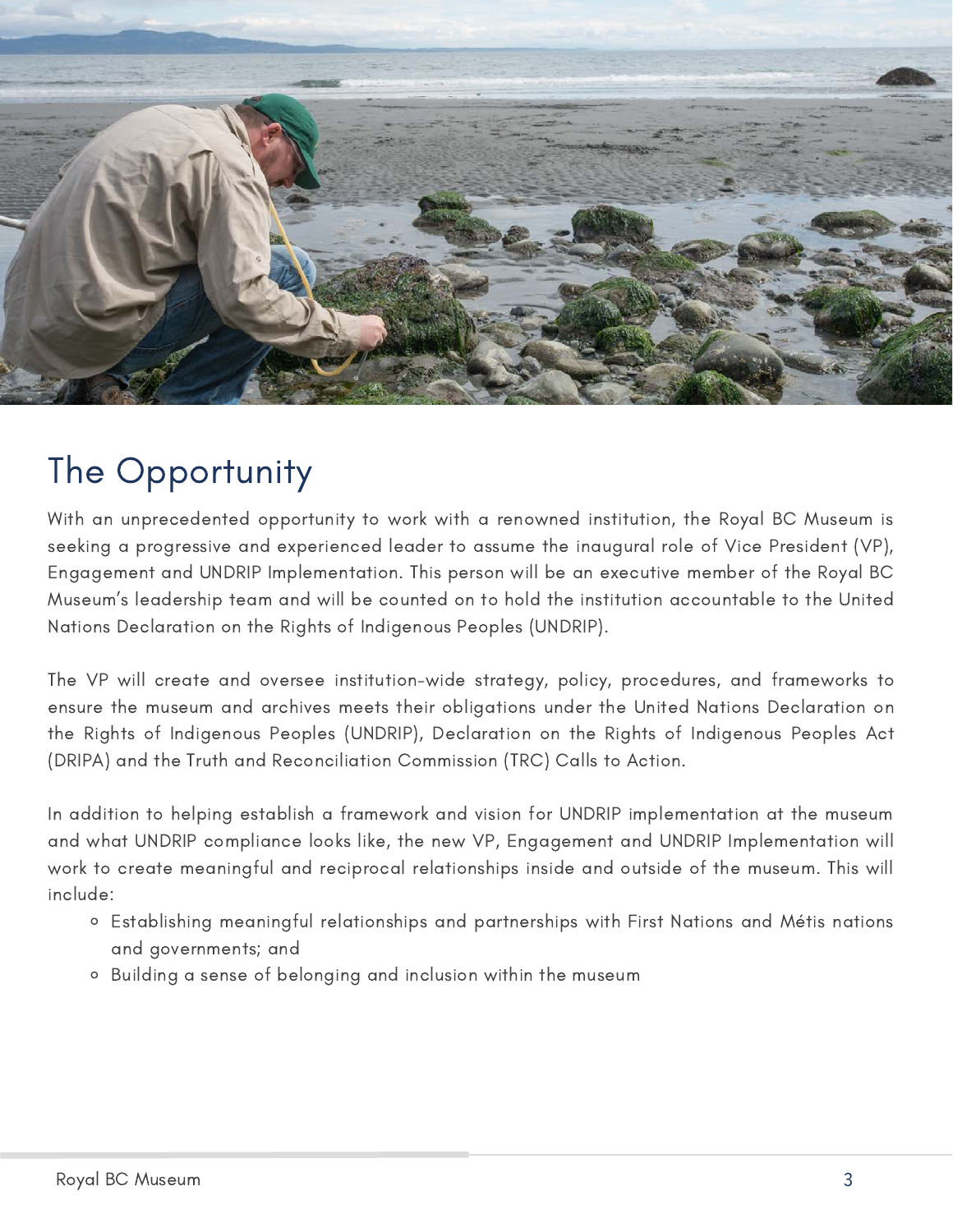# The Role

The VP will be responsible for creating partnerships between the museum and a diverse range of external partners, including First Nations and Indigenous community organizations, municipal government, ministries, crowns and broader public sector agencies, and federal government departments, and will create partnerships to support the successful development of the Museum Modernization project.

The VP will also be responsible for the Marketing, Communications and Business Development, and Learning and Community Engagement Departments. The VP will also oversee the Indigenous Collections and Repatriation (ICAR) department – leading the department's vision related to collection management, community engagement, repatriation, future exhibitions, repatriation, access to the Indigenous and Archaeology collections, and the museum's modernization practices.

The VP will report to the CEO and work closely with the VPs of each of the Museum's divisions and the Indigenous Advisory and Advocacy Committee (IAAC) to develop, implement, oversee, and assess the success of all responsibility areas.

### Primary duties and responsibilities:

#### Vision and Leadership

As a member of the Executive Committee, the VP will:

- Contribute to the leadership of the organization as a member of the Executive Committee by supporting the Museum's mission, vision, values, and core commitment to being user-centred, respecting staff expertise and the expertise of First Nations, Inuit and Métis peoples
- Establish and maintain authentic, respectful, meaningful relationships with First Nations communities and Indigenous organizations throughout British Columbia
- Lead the development of a framework for the implementation of UNDRIP across the museum
- Work with VPs and Head Committees in leading the planning, development, and implementation of policies and initiatives that reflect the spirit, intent, values, and principles of UNDRIP, DRIPA, the TRC Calls to Action, the Task Force Report on First Peoples and Museums, OCAP ® (Ownership, Control, Access and Possession), and the United Nations Joinet-Orentlicher Principles (UNJOP)
- Provide leadership, as a member of the Executive team, on the museum and archive's Strategic Roadmap, service plan, annual priorities, and institutional initiatives such as EDIA (Equity, Diversity, Inclusion and Accessibility)
- Support the Heads of departments on routine reviews of policy including the Royal BC Museum's Indigenous Collections and Repatriation Policy, the drafting of any new policies and recommended revisions of existing ones, and ensure full coordination with related strategies and policies as appropriate
- Oversee, coordinate, and serve as Co-Chair for the Indigenous Advisory and Advocacy Committee
- Represent the Museum by participating in sector networks related to the museum's strategic priorities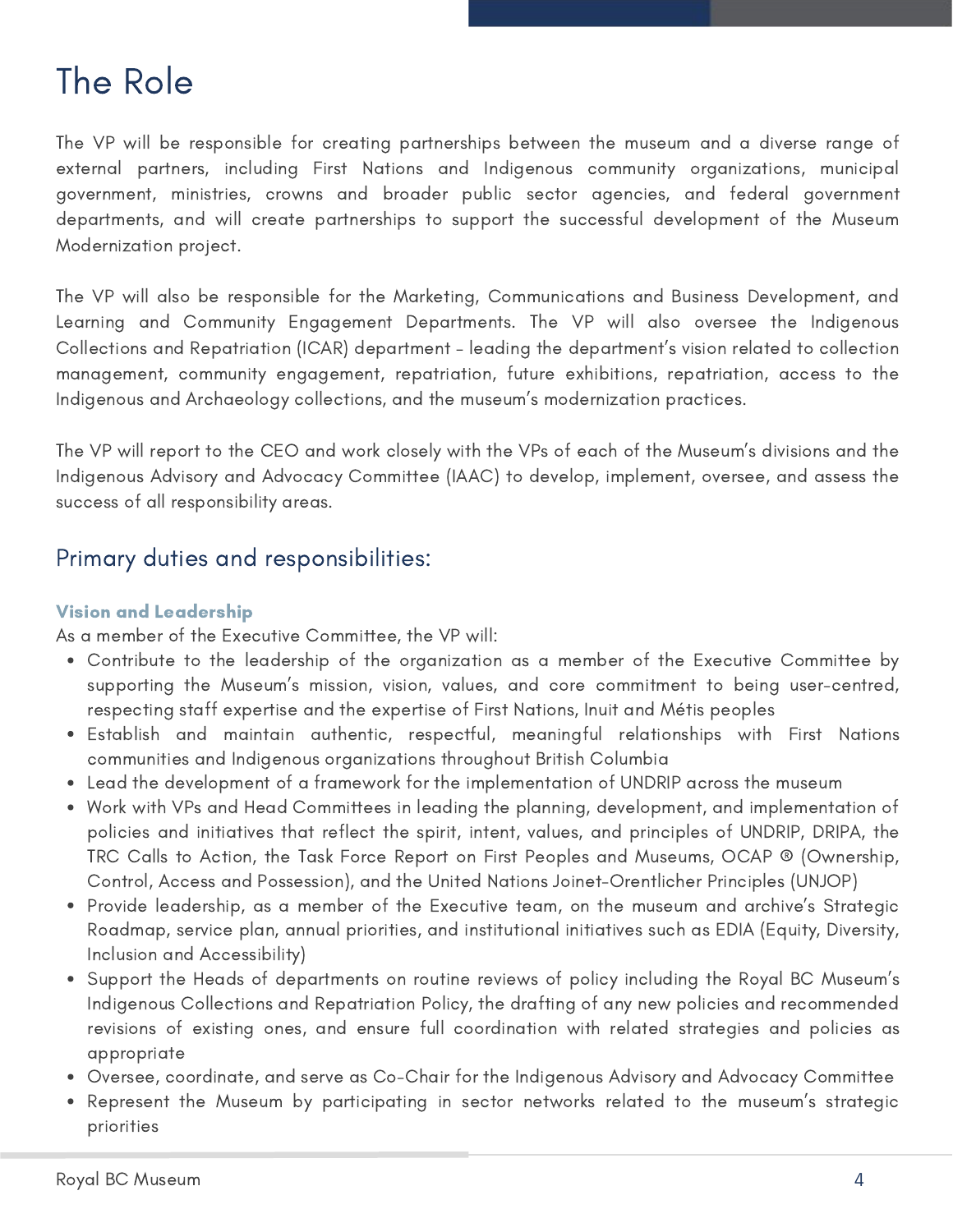# The Role (con't)

### Primary duties and responsibilities (con't):

#### Departmental Leadership

- Work closely with the Heads of ICAR, Marketing, Communications and Business Development, and Learning and Community Engagement to fulfill their departmental plans
- Develop systems and practices that further support the Museum's commitment to UNDRIP and the TRC, including the enhancement of online access to the collections
- Oversee the Museum's involvement in treaty negotiations related to repatriation

#### UNDRIP Implementation

Will work with Executive Committee to:

- Create initial UNDRIP Implementation Vision and Framework
- Facilitate further development of the UNDRIP Framework into organization-wide strategies, to ensure the Museum meets its obligations under DRIPA, UNDRIP and the TRC Calls to Action, the Task Force Report on First Peoples and Museums, OCAP ® (Ownership, Control, Access and Possession), and the United Nations Joinet-Orentlicher Principles (UNJOP)
- Serve as a thought leader in conversations about DRIPA, UNDRIP and repatriation, collaborating with the CEO, Executive, and IAAC to provide a clear vision and direction for staff, partners, and volunteers
- Establish policies, procedures, and protocols to ensure due diligence and compliance with DRIPA
- Create strategic relationships with Ministries, Crowns, First Nations Leadership Council, First Peoples Cultural Council, Public Sector organizations and private organizations, as appropriate, to further DRIPA implementation
- Oversee planning, organizing and evaluation of the Museum's response to the TRC, Calls to Actions

#### Partnerships

Will develop and maintain partnership agreements through:

- Strategic dialogue with external partners, including Indigenous partners, to strengthen existing relationships and build new partnerships
- Undertake stakeholder mapping and creates and implements a strategic partnership plan
- Ongoing dialogue with Executive Committee and IAAC to update procedures and systems so the Museum can better address partner expectations
- Ongoing collaboration with the CEO and Executive Committee to ensure repatriation and outreach strategies meet relevant legal and policy requirements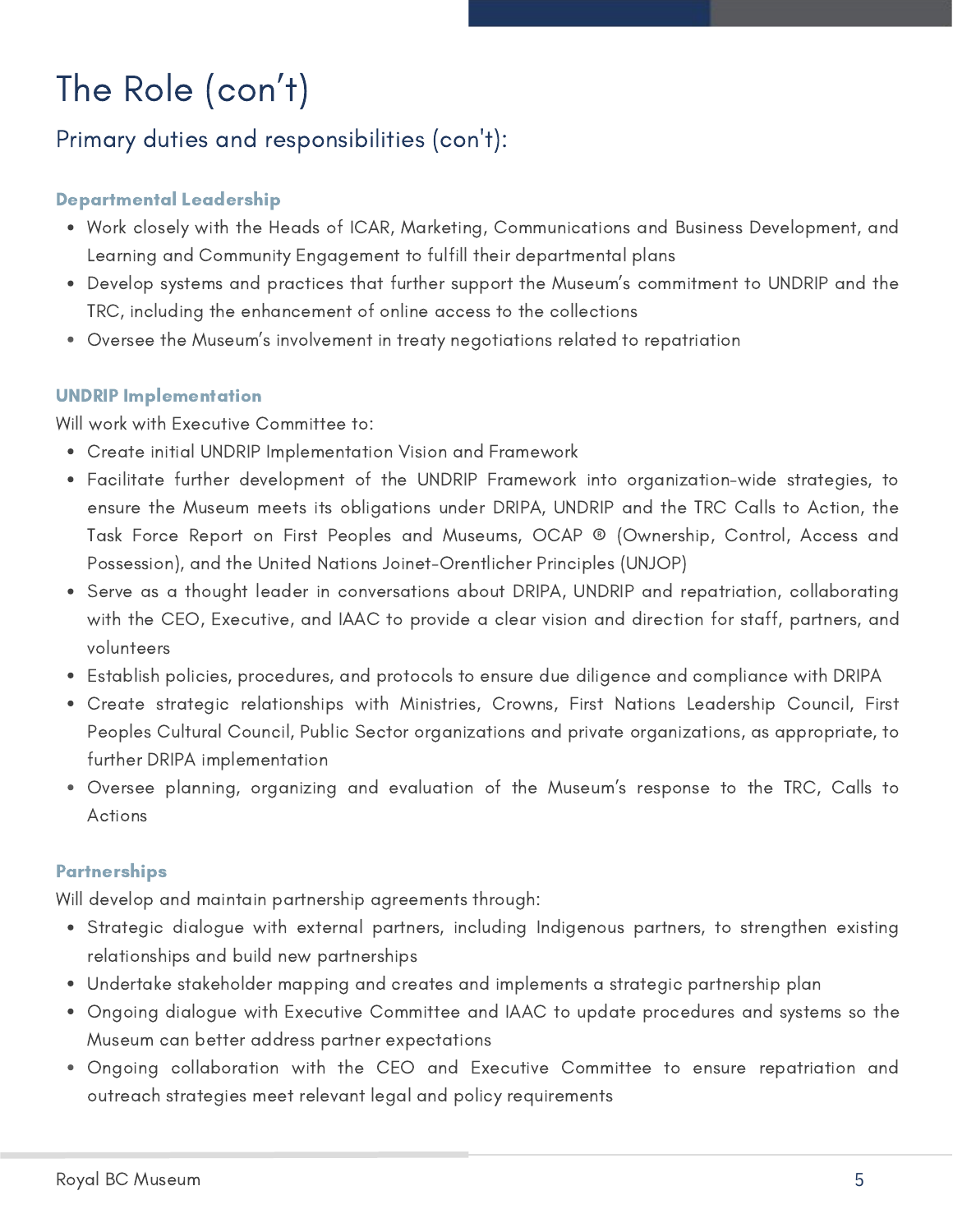# Key Attributes and Experience

#### Experience, Education and Training Requirements

- Proven leadership experience working within museums, galleries, First Nations cultural centres, libraries, archives and/or other organizations with complementary goals and objectives
- An equivalent combination of education, First Nations-based scholarship, and direct experience that may include post-secondary education in Public Administration, Business Administration, Leadership Studies, Indigenous Studies, Indigenous Legal Studies, Anthropology, Political Science or another related field
- Leadership experience in the fields of marketing, communications, and partnerships

#### Essential Knowledge

- Practical knowledge and direct experience working in First Nations and Indigenous communities in Canada
- Knowledge of Indigenous social, political, heritage, cultural and language organizations
- Knowledge of historical and contemporary events that have impacted and influenced legislation, policies and attitudes towards Indigenous ways of knowing and being
- Knowledge of DRIPA, UNDRIP and the TRC Calls to Action, the Task Force Report on First Peoples and Museums, OCAP ® (Ownership, Control, Access and Possession), and the United Nations Joinet-Orentlicher Principles (UNJOP) – especially as they relate to museums and archives
- Understanding of policy development and its relationship with Crown and non-Crown actors
- A keen understanding of government relations and a willingness to inform policy by synchronizing feedback from various stakeholders
- Need to understand and reflect on the Report to British Columbians and the promises made on repairing the culture and resetting the organization

#### Other desirable qualities include

- Adaptability and innovation capacity for "the next few digital revolutions"
- Change Leadership and Management open to creating a new vision for the organization and taking the required actions to ensure that the members of the organization accept and support the vision. Will need to provide the ongoing guidance and support that will help maintain enthusiasm and commitment to the change process
- Cultural Agility the ability to work respectfully, knowledgeably, and effectively with Indigenous peoples and people whose identities are different from their own
- **Organizational Commitment** an understanding of the role of the Museum within society and an enthusiasm and commitment to educate and inspire
- Collaboration contributes to the maintenance of a positive organizational culture based on mutual respect, a spirit of collegiality, cooperation and openness to diverse perspectives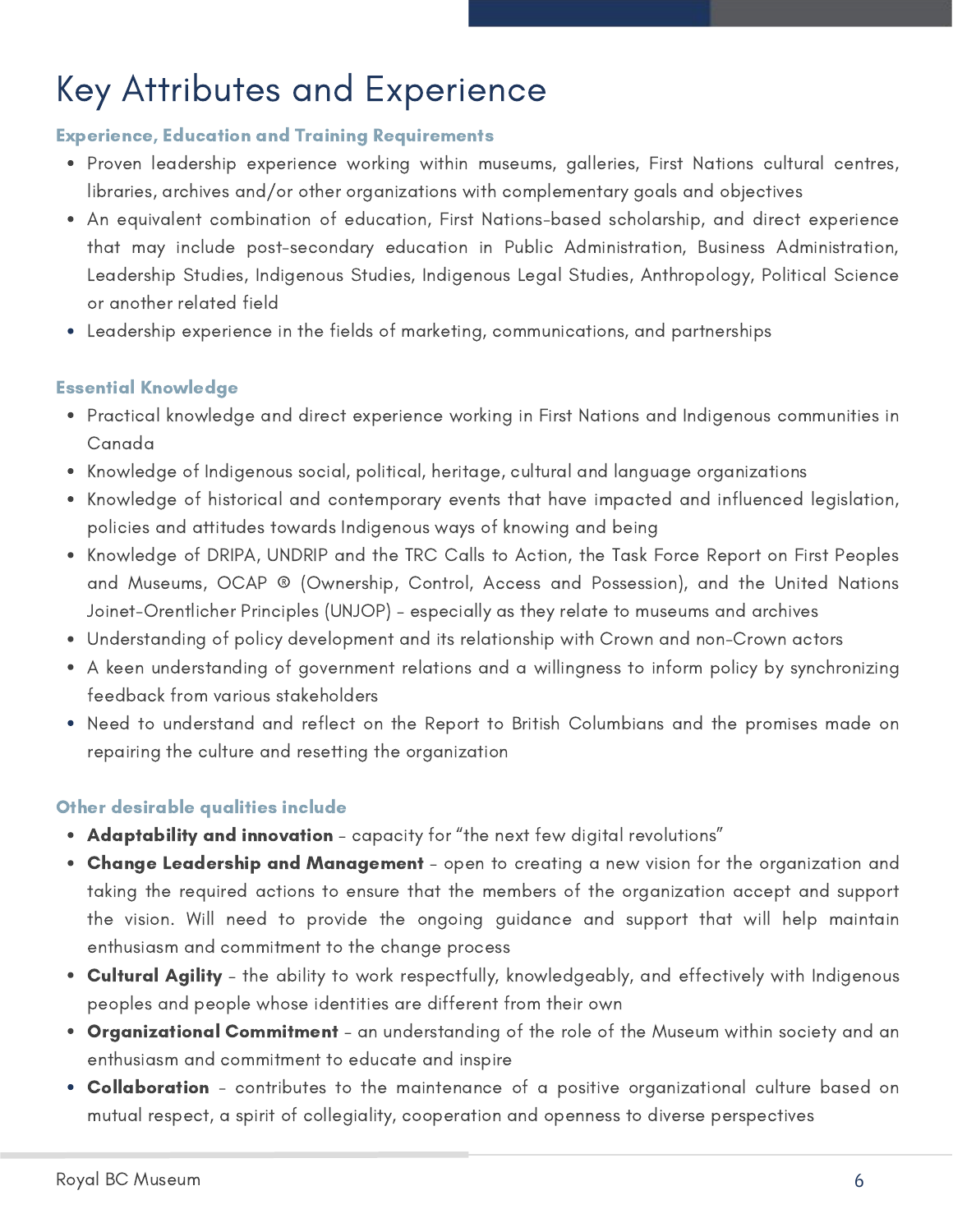

### The Community

The role is in the coastal community of Victoria, British Columbia – BC's capital city and one of Canada's most sought-after cities to live in. The city is tied closely to both land and sea and the many stories that lie within. Victoria is the 15th most populous Canadian metropolitan city, and its tight-knit, cozy feel is an attraction for people all over the world. From Indigenous history to Asian traditions and the landmarks, culture, cuisine, festivals, and vibrant atmosphere that come with them, Victoria is one of the world's favourite destinations. As the southernmost major city in Western Canada, it is central to many other exciting destinations, including Vancouver, Seattle, and Port Angeles. The surrounding area encompasses unceded traditional territories of the Coast Salish Peoples, including the Songhees and Esquimalt Nations. There is an estimated 17,500 Indigenous people living in the greater Victoria area. North of Victoria, around the city now known as Duncan, you'll find the traditional territories of the Cowichan Tribes. The Songhees, Esquimalt, Tsartlip, Tseycum, Pauquachin, Scia'new, Tsawout and T'Sou-ke Nations are all important communities that have long called Southeastern Vancouver Island home. Victoria is also known as the "Garden City" for its year-round warm temperatures and usually snow-free climate. Victoria offers a positive working experience, great accessibility and a wide range of job opportunities. Add in a beautiful surrounding natural environment, warm summers, mild winters and a high quality of life, and it's no surprise people from around the world choose to call Victoria home.